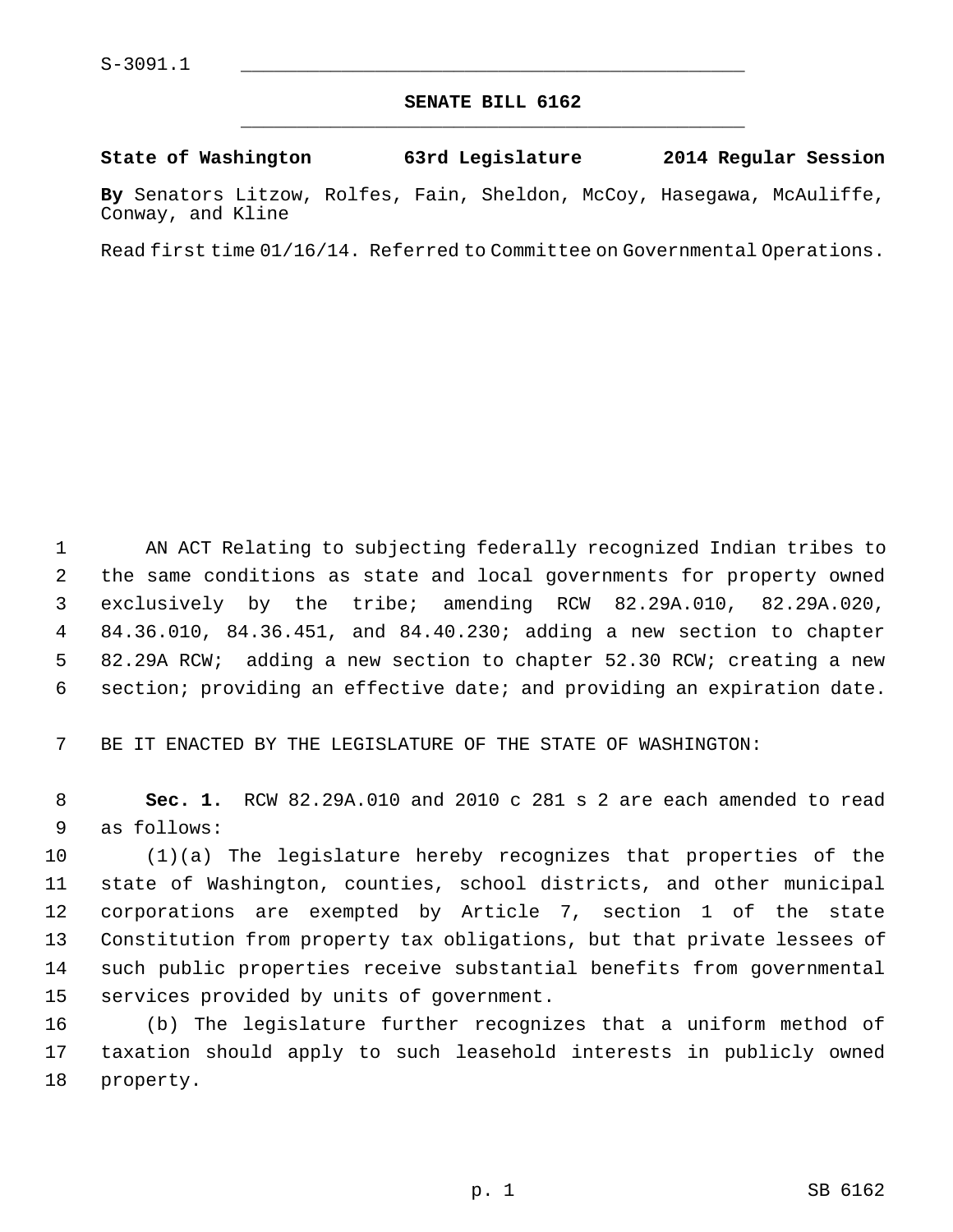1 (c) The legislature finds that lessees of publicly owned property 2 or community centers are entitled to those same governmental services 3 and does hereby provide for a leasehold excise tax to fairly compensate 4 governmental units for services rendered to such lessees of publicly 5 owned property or community centers. For the purposes of this 6 subsection, "community center" has the same meaning as provided in RCW 7 84.36.010.

 (d) The legislature also finds that eliminating the property tax on property owned exclusively by federally recognized Indian tribes within the state requires that the leasehold excise tax also be applied to leasehold interests on tribally owned property.

12 (2) The legislature further finds that experience gained by 13 lessors, lessees, and the department of revenue since enactment of the 14 leasehold excise tax under this chapter has shed light on areas in the 15 leasehold excise statutes that need explanation and clarification. The 16 purpose of chapter 220, Laws of 1999 is to make those changes.

17 **Sec. 2.** RCW 82.29A.020 and 2012 2nd sp.s. c 6 s 501 are each 18 amended to read as follows:

19 The definitions in this section apply throughout this chapter 20 unless the context requires otherwise.

21 (1)(a) "Leasehold interest" means an interest in publicly owned 22 real or personal property which exists by virtue of any lease, permit, 23 license, or any other agreement, written or verbal, between the public 24 owner of the property and a person who would not be exempt from 25 property taxes if that person owned the property in fee, granting 26 possession and use, to a degree less than fee simple ownership. 27 However, no interest in personal property (excluding land or buildings) 28 which is owned by the United States, whether or not as trustee, or by 29 any foreign government may constitute a leasehold interest hereunder 30 when the right to use such property is granted pursuant to a contract 31 solely for the manufacture or production of articles for sale to the 32 United States or any foreign government. The term "leasehold interest" 33 includes the rights of use or occupancy by others of property which is 34 owned in fee or held in trust by a public corporation, commission, or 35 authority created under RCW 35.21.730 or 35.21.660 if the property is 36 listed on or is within a district listed on any federal or state 37 register of historical sites.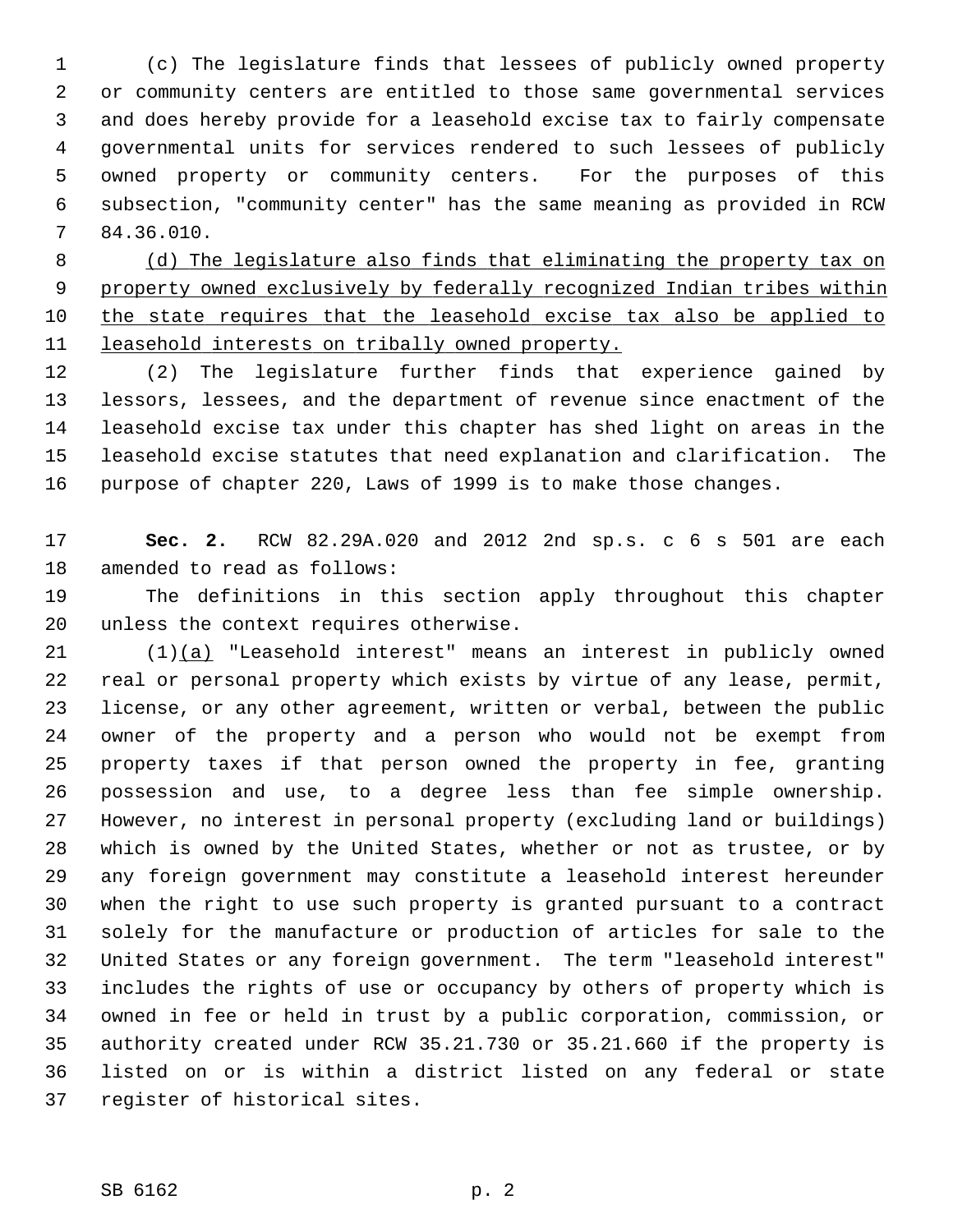1 (b) The term "leasehold interest" does not include:

 2 (i) Road or utility easements, rights of access, occupancy, or use 3 granted solely for the purpose of removing materials or products 4 purchased from a public owner or the lessee of a public owner, or 5 rights of access, occupancy, or use granted solely for the purpose of 6 natural energy resource exploration((. "Leasehold interest" does not 7 include)); or

 8 (ii) The preferential use of publicly owned cargo cranes and docks 9 and associated areas used in the loading and discharging of cargo 10 located at a port district marine facility. "Preferential use" means 11 that publicly owned real or personal property is used by a private 12 party under a written agreement with the public owner, but the public 13 owner or any third party maintains a right to use the property when not 14 being used by the private party.

15 (c) "Publicly owned real or personal property" includes real or 16 personal property owned by a federally recognized Indian tribe in the 17 state and exempt from tax under RCW 84.36.010.

18 (2)(a) "Taxable rent" means contract rent as defined in (c) of this 19 subsection in all cases where the lease or agreement has been 20 established or renegotiated through competitive bidding, or negotiated 21 or renegotiated in accordance with statutory requirements regarding the 22 rent payable, or negotiated or renegotiated under circumstances, 23 established by public record, clearly showing that the contract rent 24 was the maximum attainable by the lessor. However, after January 1, 25 1986, with respect to any lease which has been in effect for ten years 26 or more without renegotiation, taxable rent may be established by 27 procedures set forth in (g) of this subsection. All other leasehold 28 interests are subject to the determination of taxable rent under the 29 terms of (g) of this subsection.

30 (b) For purposes of determining leasehold excise tax on any lands 31 on the Hanford reservation subleased to a private or public entity by 32 the department of ecology, taxable rent includes only the annual cash 33 rental payment made by such entity to the department of ecology as 34 specifically referred to as rent in the sublease agreement between the 35 parties and does not include any other fees, assessments, or charges 36 imposed on or collected by such entity irrespective of whether the 37 private or public entity pays or collects such other fees, assessments, 38 or charges as specified in the sublease agreement.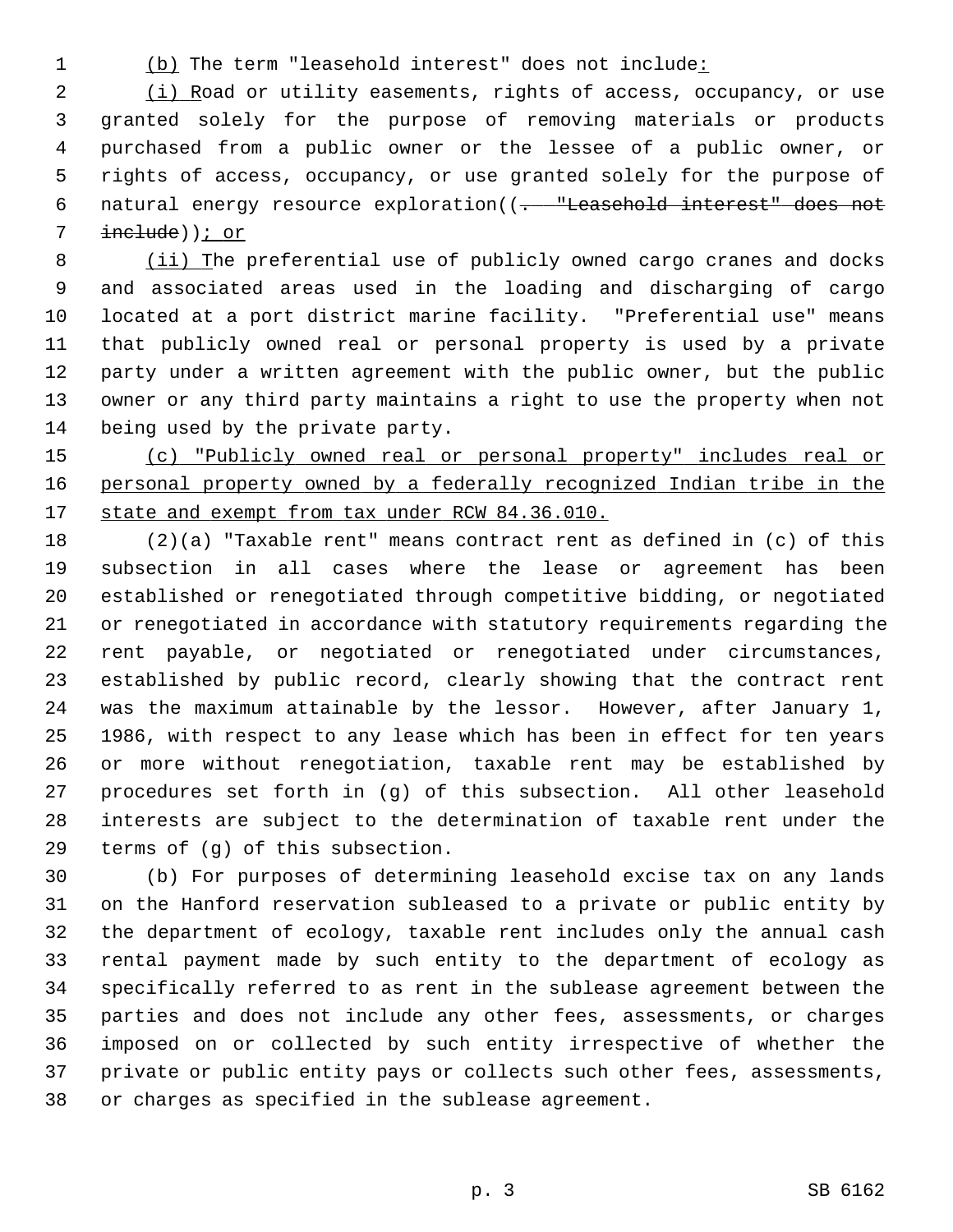1 (c) "Contract rent" means the amount of consideration due as 2 payment for a leasehold interest, including: The total of cash 3 payments made to the lessor or to another party for the benefit of the 4 lessor according to the requirements of the lease or agreement, 5 including any rents paid by a sublessee; expenditures for the 6 protection of the lessor's interest when required by the terms of the 7 lease or agreement; and expenditures for improvements to the property 8 to the extent that such improvements become the property of the lessor. 9 Where the consideration conveyed for the leasehold interest is made in 10 combination with payment for concession or other rights granted by the 11 lessor, only that portion of such payment which represents 12 consideration for the leasehold interest is part of contract rent.

13 (d) "Contract rent" does not include: (i) Expenditures made by the 14 lessee, which under the terms of the lease or agreement, are to be 15 reimbursed by the lessor to the lessee or expenditures for improvements 16 and protection made pursuant to a lease or an agreement which requires 17 that the use of the improved property be open to the general public and 18 that no profit will inure to the lessee from the lease; (ii) 19 expenditures made by the lessee for the replacement or repair of 20 facilities due to fire or other casualty including payments for 21 insurance to provide reimbursement for losses or payments to a public 22 or private entity for protection of such property from damage or loss 23 or for alterations or additions made necessary by an action of 24 government taken after the date of the execution of the lease or 25 agreement; (iii) improvements added to publicly owned property by a 26 sublessee under an agreement executed prior to January 1, 1976, which 27 have been taxed as personal property of the sublessee prior to January 28 1, 1976, or improvements made by a sublessee of the same lessee under 29 a similar agreement executed prior to January 1, 1976, and such 30 improvements are taxable to the sublessee as personal property; (iv) 31 improvements added to publicly owned property if such improvements are 32 being taxed as personal property to any person.

33 (e) Any prepaid contract rent is considered to have been paid in 34 the year due and not in the year actually paid with respect to 35 prepayment for a period of more than one year. Expenditures for 36 improvements with a useful life of more than one year which are 37 included as part of contract rent must be treated as prepaid contract 38 rent and prorated over the useful life of the improvement or the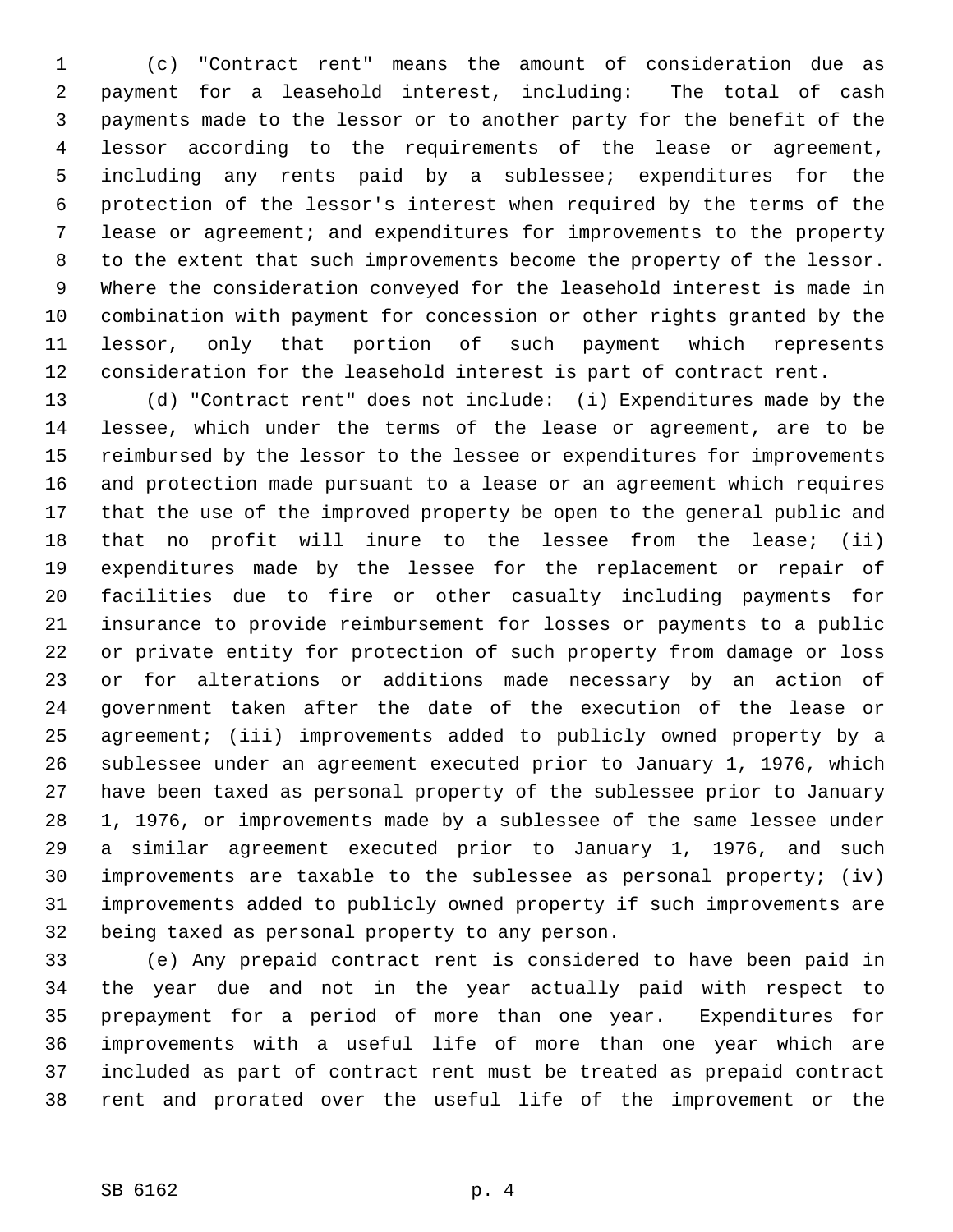1 remaining term of the lease or agreement if the useful life is in 2 excess of the remaining term of the lease or agreement. Rent prepaid 3 prior to January 1, 1976, must be prorated from the date of prepayment. 4 (f) With respect to a "product lease", the value is that value 5 determined at the time of sale under terms of the lease.

 6 (g) If it is determined by the department of revenue, upon 7 examination of a lessee's accounts or those of a lessor of publicly 8 owned property, that a lessee is occupying or using publicly owned 9 property in such a manner as to create a leasehold interest and that 10 such leasehold interest has not been established through competitive 11 bidding, or negotiated in accordance with statutory requirements 12 regarding the rent payable, or negotiated under circumstances, 13 established by public record, clearly showing that the contract rent 14 was the maximum attainable by the lessor, the department may establish 15 a taxable rent computation for use in determining the tax payable under 16 authority granted in this chapter based upon the following criteria: 17 (i) Consideration must be given to rental being paid to other lessors 18 by lessees of similar property for similar purposes over similar 19 periods of time; (ii) consideration must be given to what would be 20 considered a fair rate of return on the market value of the property 21 leased less reasonable deductions for any restrictions on use, special 22 operating requirements or provisions for concurrent use by the lessor, 23 another person or the general public.

24 (3) "Product lease" as used in this chapter means a lease of 25 property for use in the production of agricultural or marine products 26 to the extent that such lease provides for the contract rent to be paid 27 by the delivery of a stated percentage of the production of such 28 agricultural or marine products to the credit of the lessor or the 29 payment to the lessor of a stated percentage of the proceeds from the 30 sale of such products.

31 (4) "Renegotiated" means a change in the lease agreement which 32 changes the agreed time of possession, restrictions on use, the rate of 33 the cash rental or of any other consideration payable by the lessee to 34 or for the benefit of the lessor, other than any such change required 35 by the terms of the lease or agreement. In addition "renegotiated" 36 means a continuation of possession by the lessee beyond the date when, 37 under the terms of the lease agreement, the lessee had the right to 38 vacate the premises without any further liability to the lessor.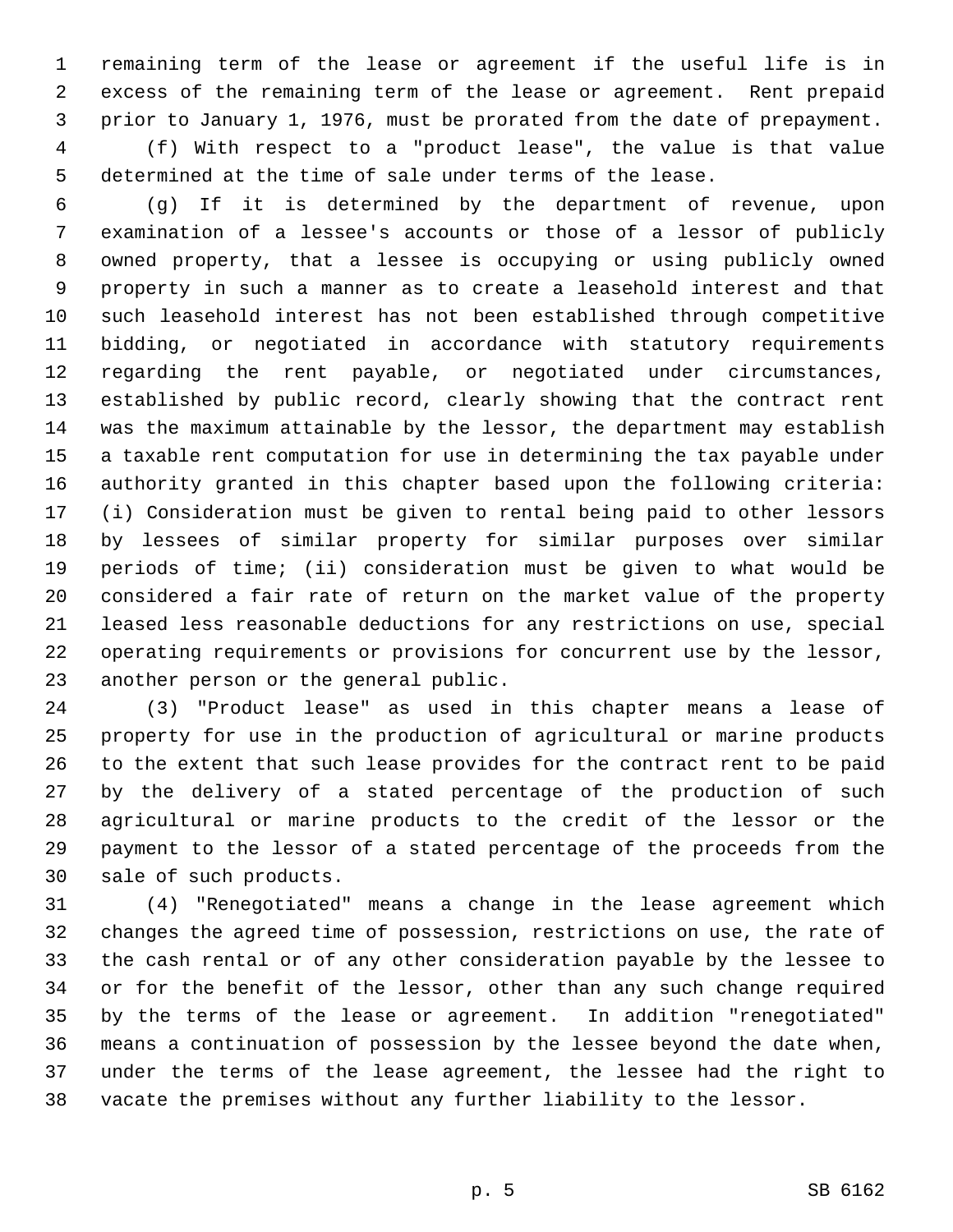1 (5) "City" means any city or town.

 2 (6) "Products" includes natural resource products such as cut or 3 picked evergreen foliage, Cascara bark, wild edible mushrooms, native 4 ornamental trees and shrubs, ore and minerals, natural gas, geothermal 5 water and steam, and forage removed through the grazing of livestock.

 6 **Sec. 3.** RCW 84.36.010 and 2010 c 281 s 1 are each amended to read 7 as follows:

 8 (1) All property belonging exclusively to the United States, the 9 state, or any county or municipal corporation; all property belonging 10 exclusively to any federally recognized Indian tribe, if (a) the tribe 11 is located in the state,  $((if that))$  and  $(b)$  the property is used 12 exclusively for essential government services; all state route number 13 16 corridor transportation systems and facilities constructed under 14 chapter 47.46 RCW; all property under a financing contract pursuant to 15 chapter 39.94 RCW or recorded agreement granting immediate possession 16 and use to the public bodies listed in this section or under an order 17 of immediate possession and use pursuant to RCW 8.04.090; and, for a 18 period of forty years from acquisition, all property of a community 19 center; is exempt from taxation. All property belonging exclusively to 20 a foreign national government is exempt from taxation if that property 21 is used exclusively as an office or residence for a consul or other 22 official representative of the foreign national government, and if the 23 consul or other official representative is a citizen of that foreign 24 nation.

25 (2) For the purposes of this section the following definitions 26 apply unless the context clearly requires otherwise.

27 (a) "Community center" means property, including a building or 28 buildings, determined to be surplus to the needs of a district by a 29 local school board, and purchased or acquired by a nonprofit 30 organization for the purposes of converting them into community 31 facilities for the delivery of nonresidential coordinated services for 32 community members. The community center may make space available to 33 businesses, individuals, or other parties through the loan or rental of 34 space in or on the property.

35 (b) "Essential government services" means services such as tribal 36 administration, public facilities, fire, police, public health,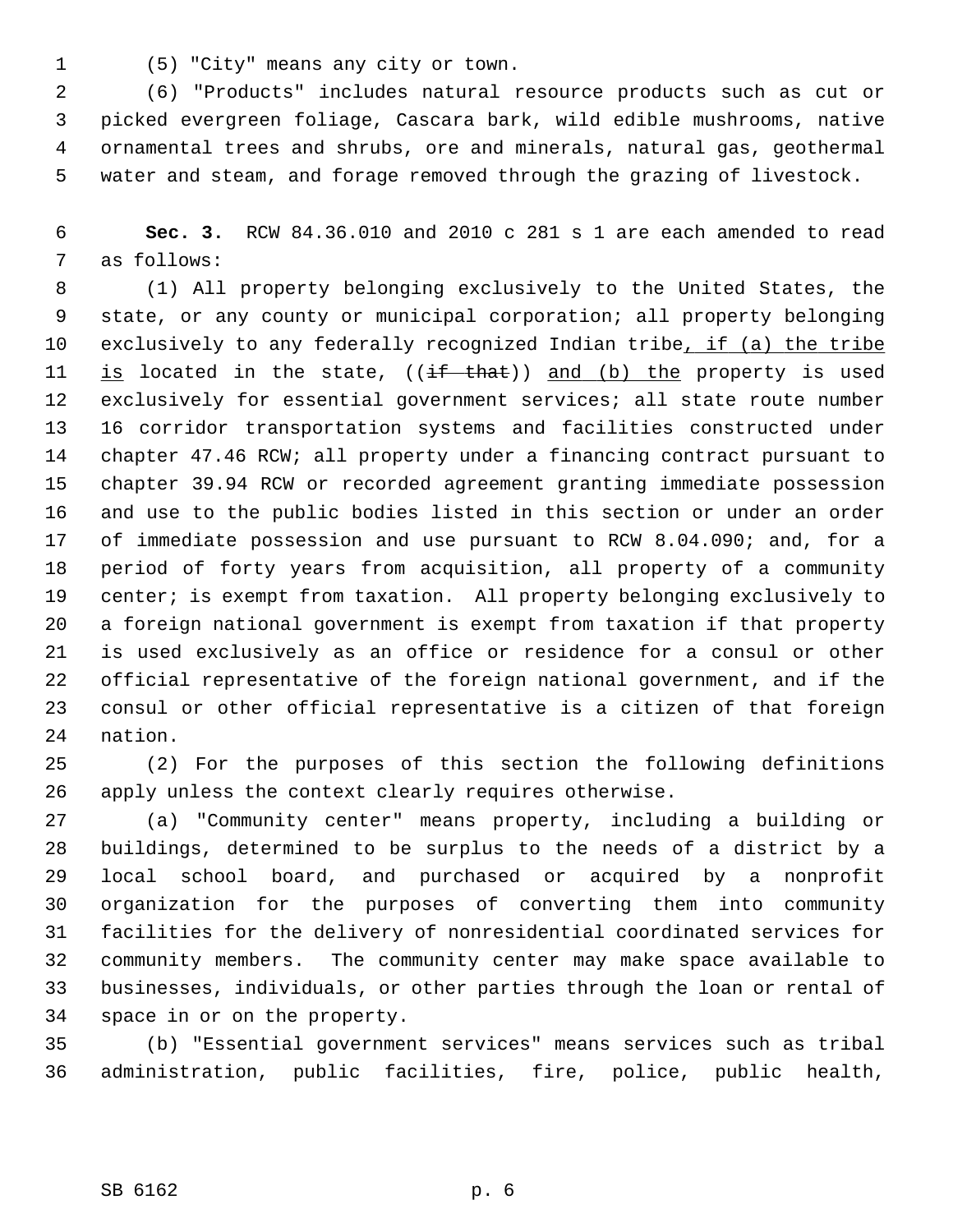1 education, sewer, water, environmental and land use, transportation, 2 ((and)) utility services, and economic development.

 (c) "Economic development" means commercial activities, including those that facilitate the creation or retention of businesses or jobs, or that improve the standard of living or economic health of tribal communities.

 7 **Sec. 4.** RCW 84.36.451 and 2001 c 26 s 2 are each amended to read 8 as follows:

9 (1) The following property ((shall be)) is exempt from taxation: 10 Any and all rights to occupy or use any real or personal property owned 11 in fee or held in trust by:

12 (a) The United States, the state of Washington, or any political 13 subdivision or municipal corporation of the state of Washington, or a 14 federally recognized Indian tribe for property exempt under RCW 15 84.36.010; or

16 (b) A public corporation, commission, or authority created under 17 RCW 35.21.730 or 35.21.660 if the property is listed on or is within a 18 district listed on any federal or state register of historical sites; 19 and

20 (c) ((<del>Including</del>)) Any leasehold interest arising from the property 21 identified in (a) and (b) of this subsection as defined in RCW 22 82.29A.020.

23 (2) The exemption under this section  $((shall))$  does not apply to:

24 (a) Any such leasehold interests which are a part of operating 25 properties of public utilities subject to assessment under chapter 26 84.12 RCW; or

27 (b) Any such leasehold interest consisting of three thousand or 28 more residential and recreational lots that are or may be subleased for 29 residential and recreational purposes.

30 (3) The exemption under this section ((shall)) may not be construed 31 to modify the provisions of RCW 84.40.230.

32 **Sec. 5.** RCW 84.40.230 and 1994 c 124 s 25 are each amended to read 33 as follows:

34 When any real property is sold on contract by the United States of 35 America, the state,  $((\Theta \hat{r}))$  any county or municipality, or any federally 36 recognized Indian tribe, and the contract expresses or implies that the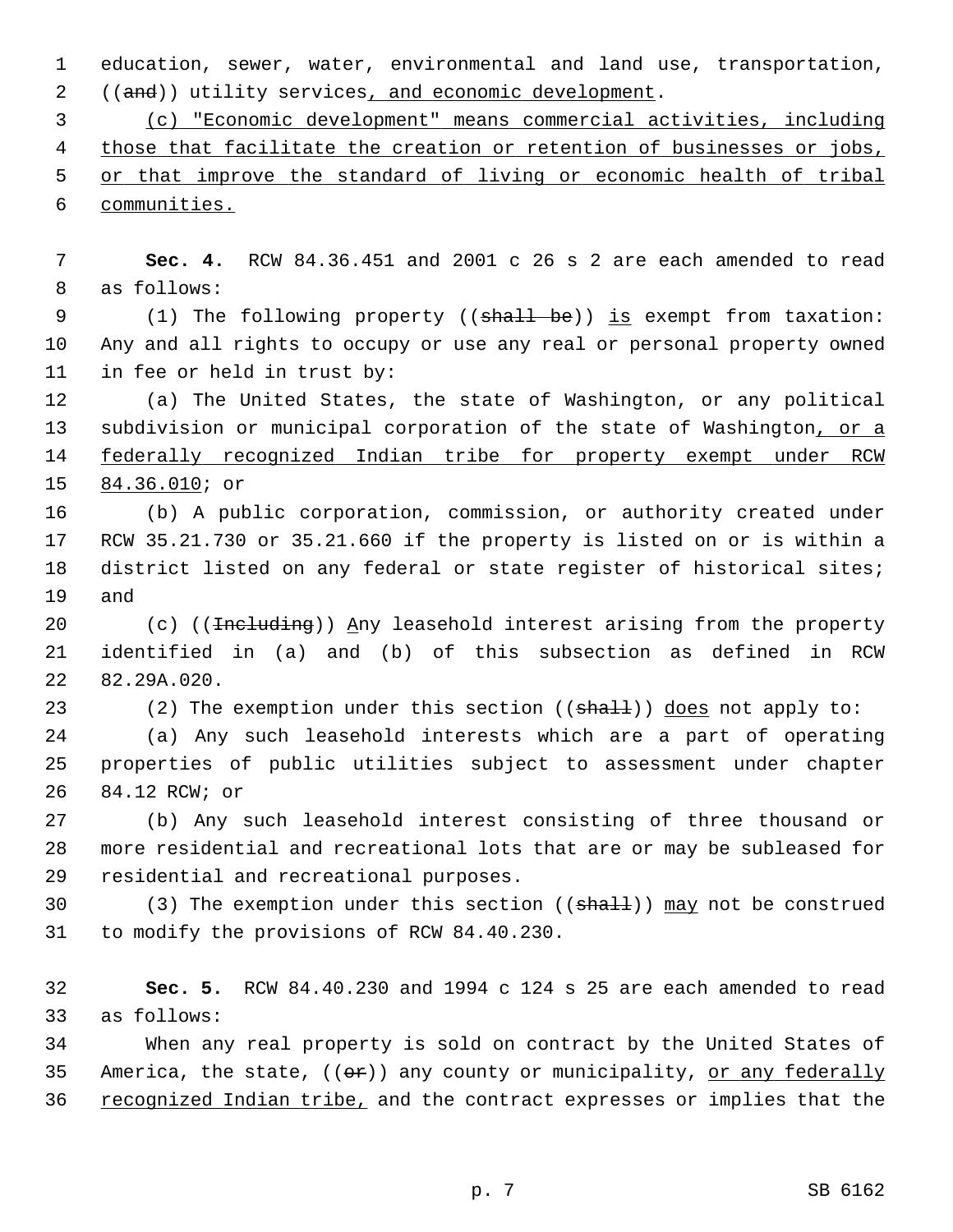1 vendee is entitled to the possession, use, benefits and profits thereof 2 and therefrom so long as the vendee complies with the terms of the 3 contract, it ((shall be)) is deemed that the vendor retains title 4 merely as security for the fulfillment of the contract, and the 5 property ((shall)) must be assessed and taxed in the same manner as 6 other similar property in private ownership is taxed, and the tax roll 7 ((shall)) must contain, opposite the description of the property so 8 assessed the following notation: "Subject to title remaining in the 9 vendor" or other notation of similar significance. No foreclosure for 10 delinquent taxes nor any deed issued pursuant thereto ((shall)) may 11 extinguish or otherwise affect the title of the vendor. In any case 12 under former law where the contract and not the property was taxed no 13 deed of the property described in such contract ((shall)) may ever be 14 executed and delivered by the state or any county or municipality until 15 all taxes assessed against such contract and local assessments assessed 16 against the land described thereon are fully paid.

17 NEW SECTION. **Sec. 6.** A new section is added to chapter 82.29A RCW 18 to read as follows:

19 (1) Property owned exclusively by a federally recognized Indian 20 tribe that is exempt from property tax under RCW 84.36.010 is subject 21 to payment in lieu of leasehold excise taxes, if:

22 (a) The tax exempt property is used exclusively for economic 23 development, as defined in RCW 84.36.010;

24 (b) There is no taxable leasehold interest in the tax exempt 25 property; and

26 (c) The property is not otherwise exempt from taxation by federal 27 law.

28 (2) The department must determine the amount of the payment in lieu 29 of leasehold excise taxes based on the fair market rental value of the 30 tax exempt property. In determining the fair market rental value, 31 consideration must be given to rent being paid to other lessors by 32 lessees of similar property for similar purposes over similar periods 33 of time. The amount may not exceed the leasehold excise tax amount 34 that would otherwise be owed by a taxable leasehold interest in the 35 property. The department must notify the governing body of any tribe 36 owning property that is subject to payment and the amount that is owed.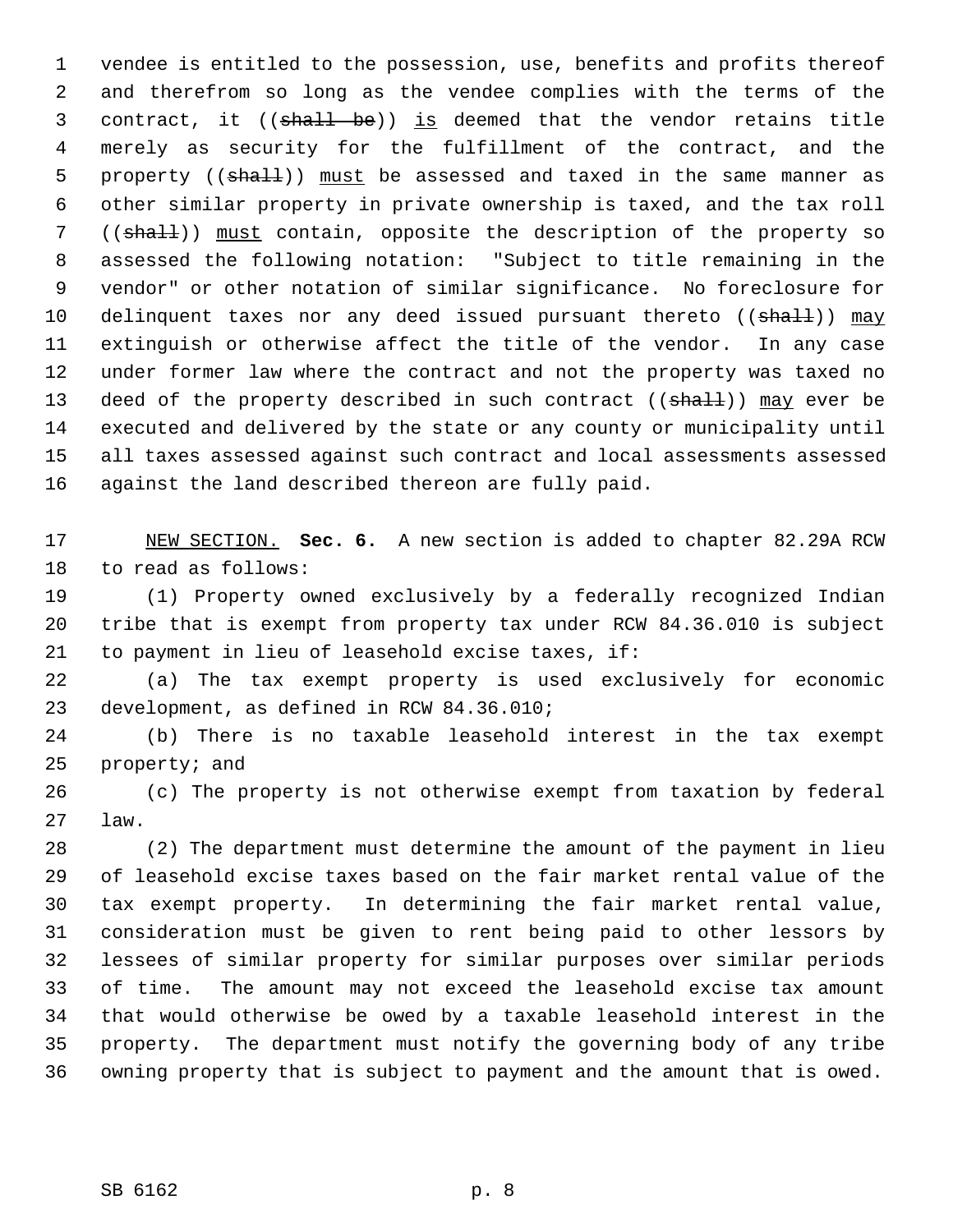1 (3) The department must collect all payments in lieu of leasehold 2 excise taxes and transmit all such moneys to the state treasurer. The 3 state treasurer must transfer the same to each respective county 4 treasurer in compliance with apportionments made by the department.

 5 (4)(a) The department must apportion all such moneys received to 6 the state and to the taxing districts in the same proportion that the 7 state and each taxing district would have shared if a leasehold excise 8 tax had been levied. The department must apply the same basis of 9 apportionment as that of leasehold excise taxes first collectible in 10 the year in which such lieu payment is made.

11 (b) If any such payment cannot be apportioned in accordance with 12 (a) of this subsection, the department must determine an apportionment 13 on an equitable and proper basis.

14 (c) The department may indicate either the exact apportionment to 15 taxing units or it may direct in general terms that county treasurers 16 must apportion any such lieu payment in the manner provided in this 17 section. In either event, the department must certify to the state 18 treasurer the basis of apportionment and the state treasurer must 19 transmit any such lieu payment, together with a statement of the basis 20 of apportionment, to the county treasurer in accordance with such 21 certification.

22 (5) This section does not apply to deep-water ports and the 23 property affiliated with deep-water port-related activities.

24 NEW SECTION. **Sec. 7.** A new section is added to chapter 52.30 RCW 25 to read as follows:

26 (1) When exempt tribal property is located within the boundaries of 27 a fire protection district or a regional fire protection service 28 authority, the fire protection district or authority is authorized to 29 contract with the tribe for compensation for providing fire protection 30 services in an amount and under such terms as are mutually agreed upon 31 by the fire protection district or authority and the tribe.

32 (2) The definitions in this subsection apply throughout this 33 section unless the context clearly requires otherwise.

34 (a) "Exempt tribal property" means property that is owned 35 exclusively by a federally recognized Indian tribe and that is exempt 36 from taxation under RCW 84.36.010.